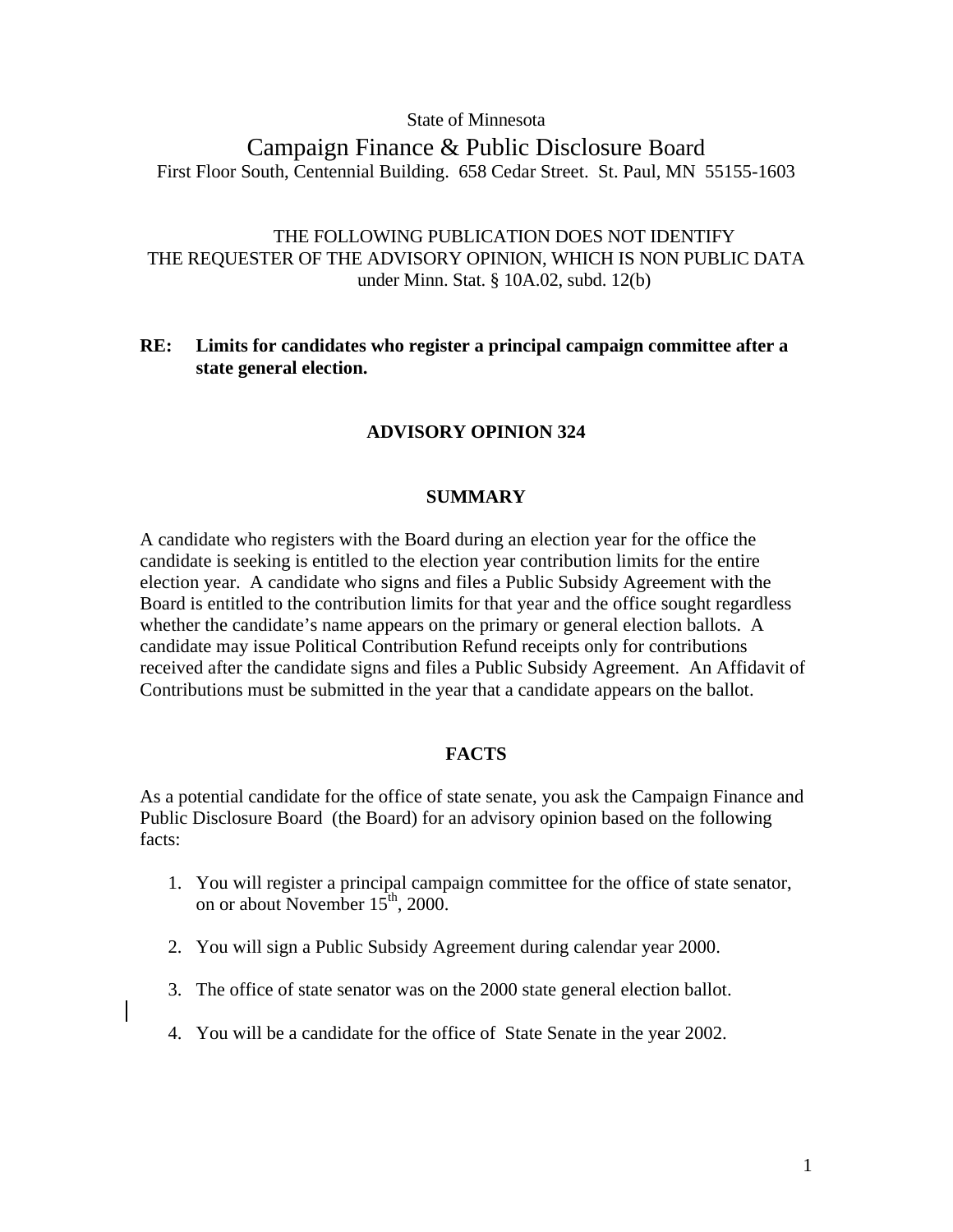## **ISSUE ONE**

Do the election year contribution limits for an office expire on general election day?

## **OPINION**

No, election year contribution limits are in effect for the entire calendar year that an office is on the state general election ballot. Election year contribution limits expire on December 31 of the state election year.

## **ISSUE TWO**

What is the aggregate election year contribution limit for a candidate who registers a principal campaign committee after the state general election?

## **OPINION**

The election year contribution limits for individual, political party, political committee, political fund, and aggregate contributions for that year are available to a candidate regardless of the date that the candidate registers a principal campaign committee with the Board.

For the office of state senate the 2000 election year aggregate contribution limit is \$10,126.

#### **ISSUE THREE**

May a principal campaign committee that registers with the Board after the state general election participate in the Political Contribution Refund (PCR) program?

#### **OPINION**

A candidate who has registered a principal campaign committee with the Board and who has signed and filed a spending limit agreement is eligible to issue PCR receipts. Only contributions received after the agreement is filed with the Board are eligible for a PCR refund.

The Board notes that a spending limit agreement expires at the end of an election year in which the office sought by the candidate appears on the ballot. The expiration of the spending limit agreement applies to all candidates for that office, whether or not the candidate filed for office or their name appeared on the ballot. When a spending limit agreement expires, a new agreement must be signed and filed with the Board prior to the issuance of PCR receipts for contributions received in the following year.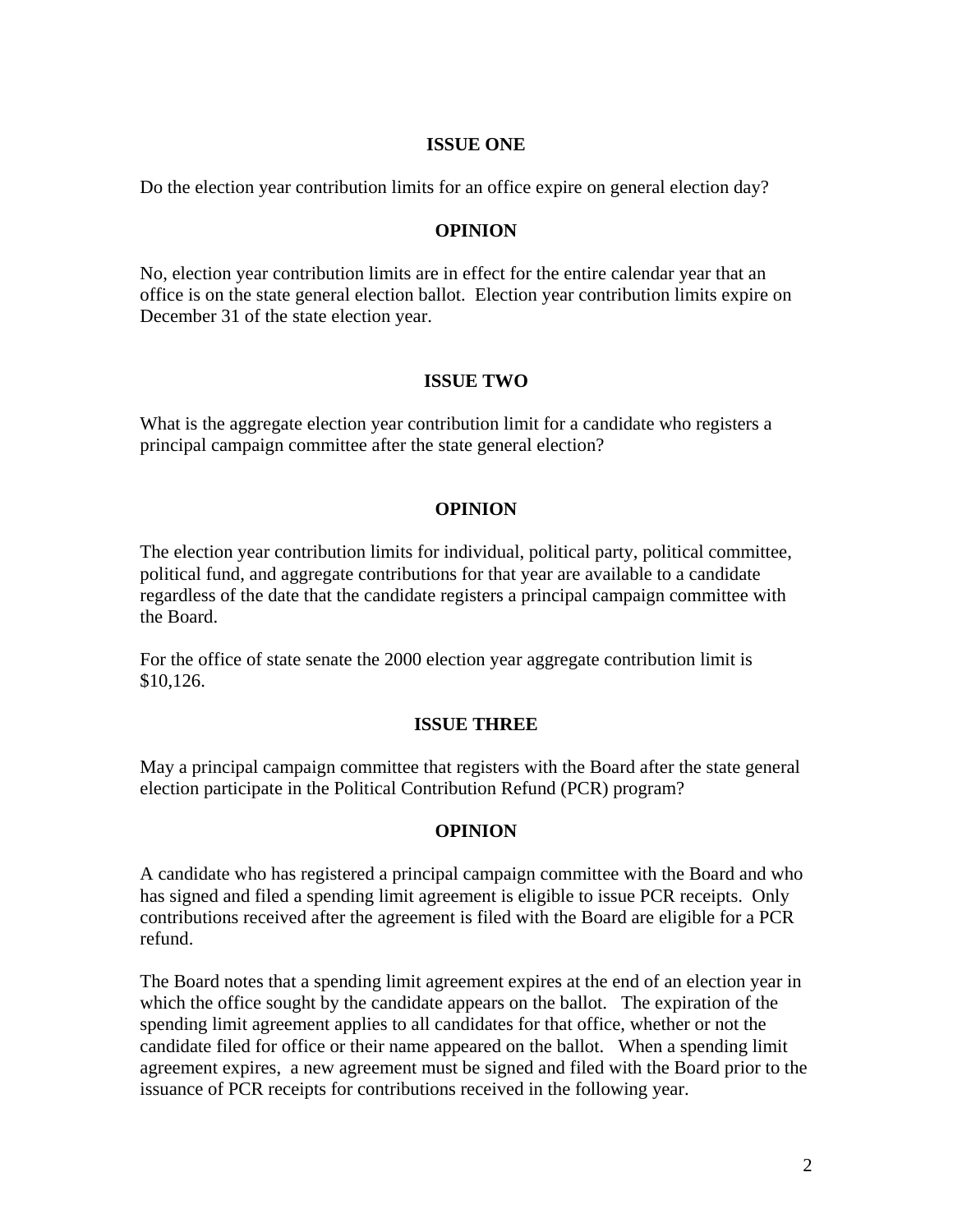## ISSUE FOUR

When may an Affidavit of Contributions be filed with the Board?

#### OPINION

An Affidavit of Contributions must be filed with the Board no later than November 1<sup>st</sup> of a general election year. The Affidavit states that the required contributions were received during the calendar year in which the public subsidy is paid. Minn. Stat. § 10A.323. Therefore, contributions received in previous years do not count towards the required contribution level for an office.

 $\frac{1}{2}$ <br>
Issued  $\frac{1}{2}$   $\frac{2000}{200}$ <br>  $\frac{1}{2}$   $\frac{1}{2}$   $\frac{1}{2}$   $\frac{1}{2}$   $\frac{1}{2}$   $\frac{1}{2}$   $\frac{1}{2}$   $\frac{1}{2}$   $\frac{1}{2}$   $\frac{1}{2}$   $\frac{1}{2}$   $\frac{1}{2}$   $\frac{1}{2}$   $\frac{1}{2}$   $\frac{1}{2}$   $\frac{1}{2}$   $\frac{1}{2}$   $\frac{1}{2$ 

Campaign Finance and Public Disclosure Board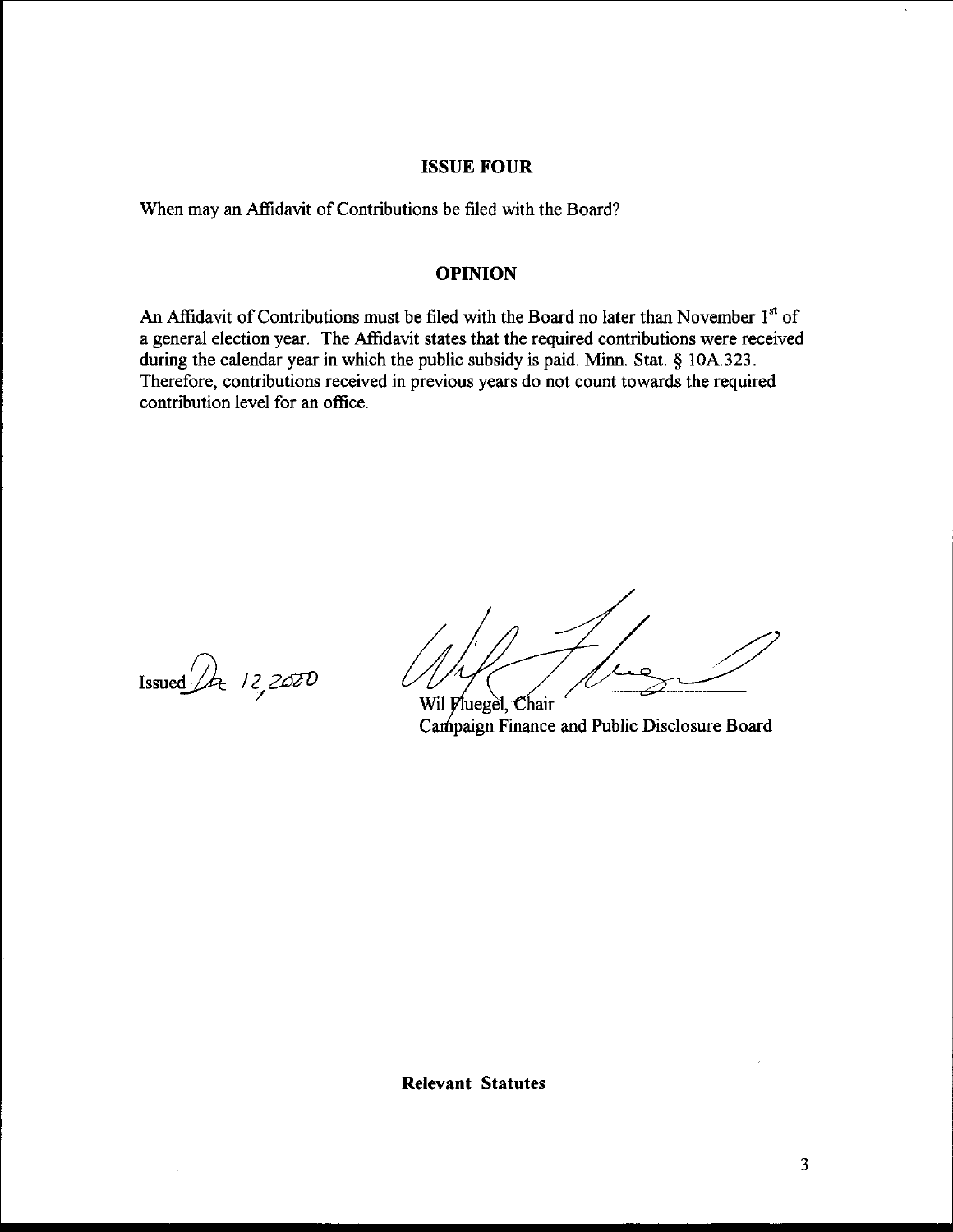## **Relevant Statutes**

## **Minn. Stat. § 10A.27 Subd. 1(a). Contribution limits.**

(a) Except as provided in subdivision 2, a candidate must not permit the candidate's principal campaign committee to accept aggregate contributions made or delivered by any individual, political committee, or political fund in excess of the following:

(1) to candidates for governor and lieutenant governor running together, \$2,000 in an election year for the office sought and \$500 in other years;

(2) to a candidate for attorney general, \$1,000 in an election year for the office sought and \$200 in other years;

(3) to a candidate for the office of secretary of state or state auditor, \$500 in an election year for the office sought and \$100 in other years;

(4) to a candidate for state senator, \$500 in an election year for the office sought and \$100 in other years; and

(5) to a candidate for state representative, \$500 in an election year for the office sought and \$100 in the other year.

# **Minn. Stat. §10A.322 Spending limit agreements.**

## **Subdivision 1. Agreement by candidate.**

(a) As a condition of receiving a public subsidy, a candidate must sign and file with the board a written agreement in which the candidate agrees that the candidate will comply with sections 10A.25; 10A.27, subdivision 10; and 10A.324.

(b) Before the first day of filing for office, the board must forward agreement forms to all filing officers. The board must also provide agreement forms to candidates on request at any time. The candidate must file the agreement with the board by September 1 preceding the candidate's general election or a special election held at the general election. An agreement may not be filed after that date. An agreement once filed may not be rescinded.

(c) The board must notify the commissioner of revenue of any agreement signed under this subdivision.

(d) Notwithstanding paragraph (b), if a vacancy occurs that will be filled by means of a special election and the filing period does not coincide with the filing period for the general election, a candidate may sign and submit a spending limit agreement not later than the day after the candidate files the affidavit of candidacy or nominating petition for the office.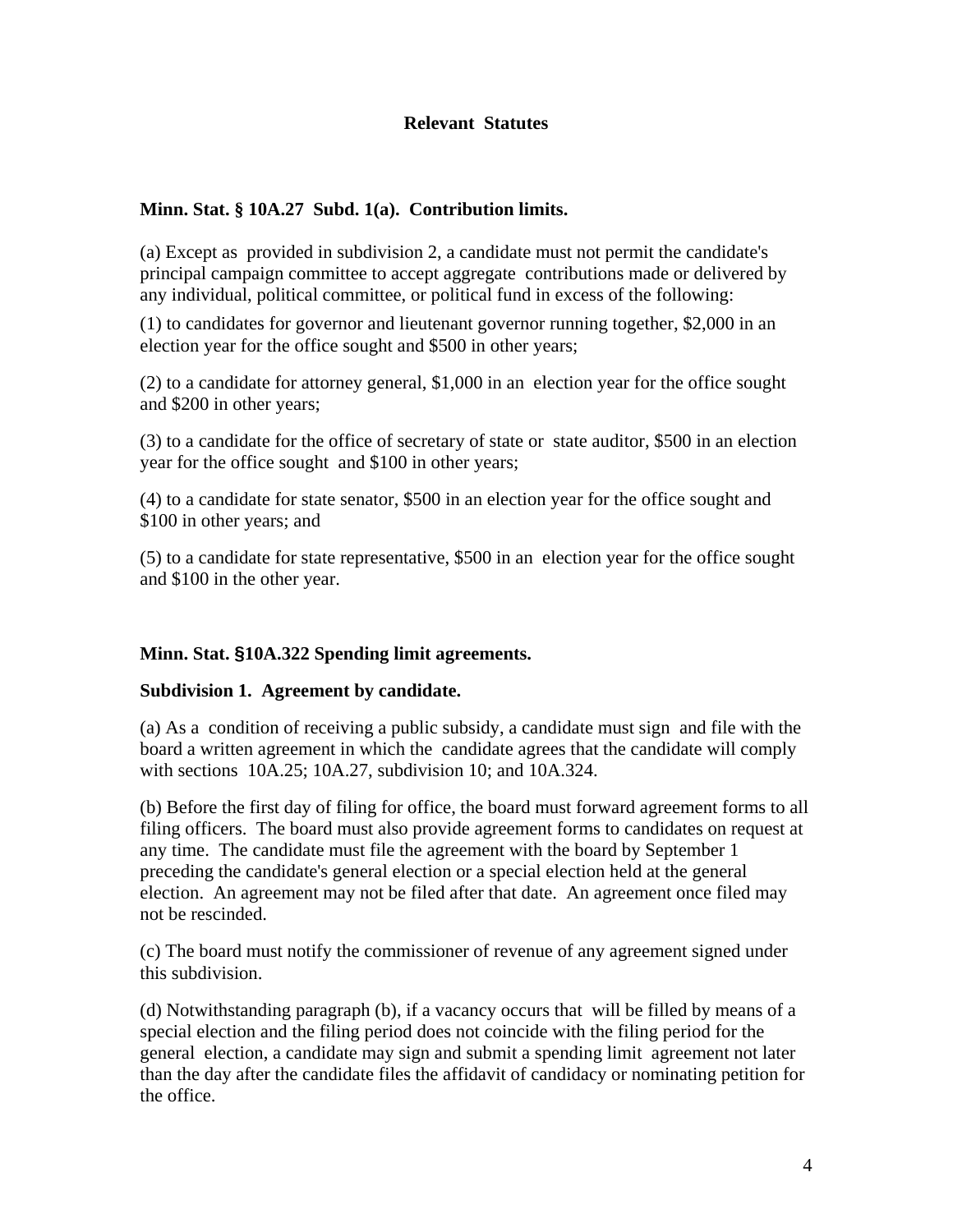**Subd. 2. How long agreement is effective.** The agreement, insofar as it relates to the expenditure limits in section 10A.25, as adjusted by section 10A.255, and the contribution limit in section 10A.27, subdivision 10, remains effective for candidates until the dissolution of the principal campaign committee of the candidate or the end of the first election cycle completed after the agreement was filed, whichever occurs first.

 **Subd. 4. Refund receipt forms; penalty.** The board must make available to a political party on request and to any candidate for whom an agreement under this section is effective, a supply of official refund receipt forms that state in boldface type that (1) a contributor who is given a receipt form is eligible to claim a refund as provided in section 290.06, subdivision 23, and (2) if the contribution is to a candidate, that the candidate has signed an agreement to limit campaign expenditures as provided in this section. The forms must provide duplicate copies of the receipt to be attached to the contributor's claim. A candidate who does not sign an agreement under this section and who willfully issues an official refund receipt form or a facsimile of one to any of the candidate's contributors is guilty of a misdemeanor.

# **Minn. Stat. §10A.323 Affidavit of contributions.**

In addition to the requirements of section 10A.322, to be eligible to receive a public subsidy under section 10A.31 a candidate or the candidate's treasurer must file an affidavit with the board stating that during that calendar year the candidate has accumulated contributions from persons eligible to vote in this state in at least the amount indicated for the office sought, counting only the first \$50 received from each contributor:

- (1) candidates for governor and lieutenant governor running together, \$35,000;
- (2) candidates for attorney general, \$15,000;
- (3) candidates for secretary of state and state auditor, separately, \$6,000;
- (4) candidates for the senate, \$3,000; and
- (5) candidates for the house of representatives, \$1,500.

The affidavit must state the total amount of contributions that have been received from persons eligible to vote in this state, disregarding the portion of any contribution in excess of \$50.

The candidate or the candidate's treasurer must submit the affidavit required by this section to the board in writing by September 1 of the general election year to receive the payment made following the primary election and by November 1 to receive the payment made following the general election.

A candidate for a vacancy to be filled at a special election for which the filing period does not coincide with the filing period for the general election must submit the affidavit